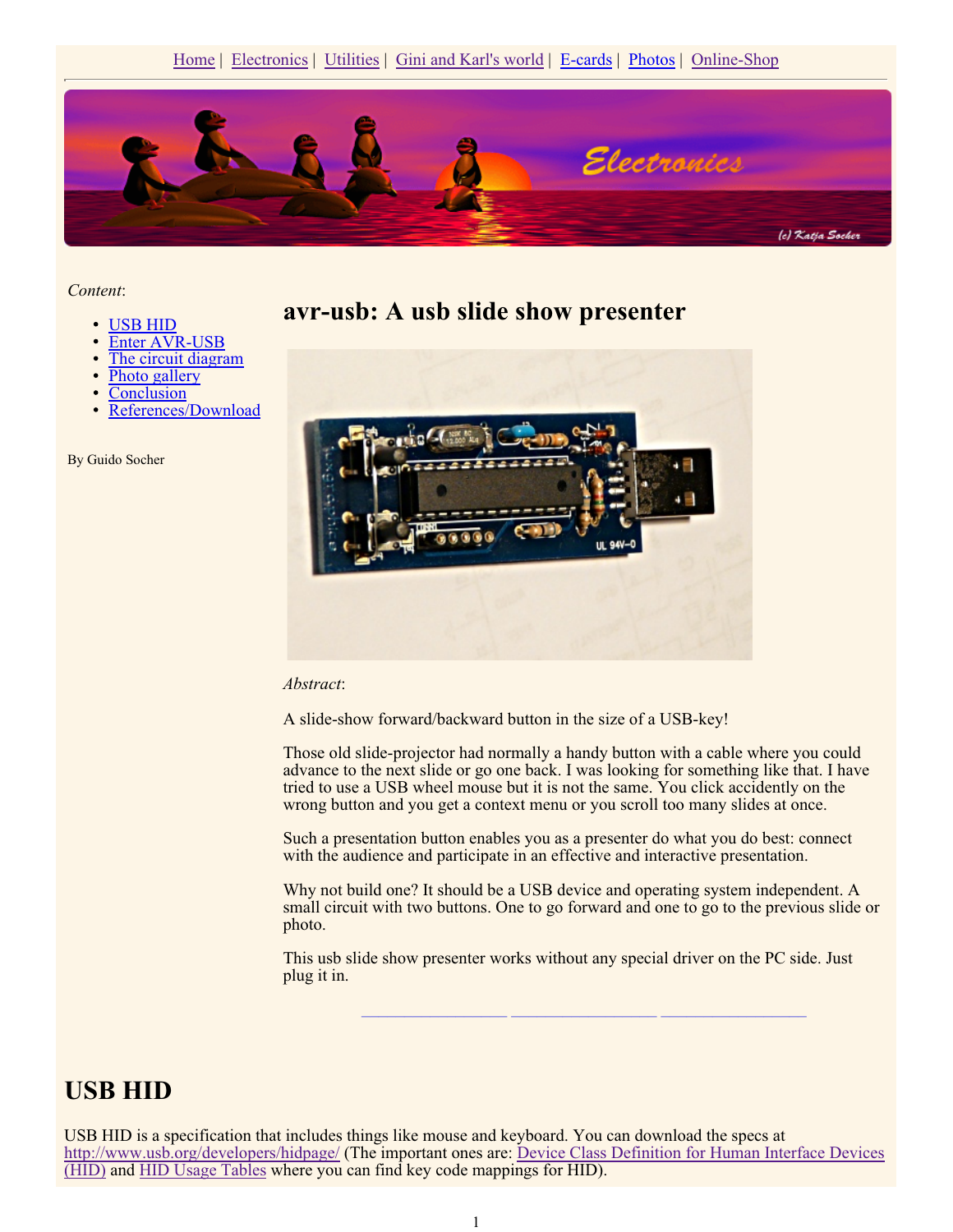What we need to build here is a page-up and a page-down button.

# **Enter AVR-USB**

http://obdev.at/products/avrusb/index.html has a GPL based driver to implement USB in an avr microcontroller without specialized hardware. There is also the AVR309, software USB application note from Atmel. I don't know who invented it first Atmel or the people from obdev.at or somebody else. In any case the people from obdev.at have done a great job. It is an easy to use library with a large number of examples. It works perfect and is very reliable. Software only USB is a low speed device. You can't implement usb-storage with it but it is perfect for usb HID.

# **The circuit diagram**



Circuit diagram.

The USB connector is a standard USB-A connector with 4 pins but I wanted to use the outer USB shielding also. It is therefore drawn in the diagram as a 6 pin connector. TP1 was used for tests during development and TP2/TP3 are there to have a ground connected metal plane near the buttons for ESD protection of the hardware.

# **Photo gallery**

Below a few more photos of the circuit. A bit of hot shrink tube around the board makes it a nice handy slide show presenter.